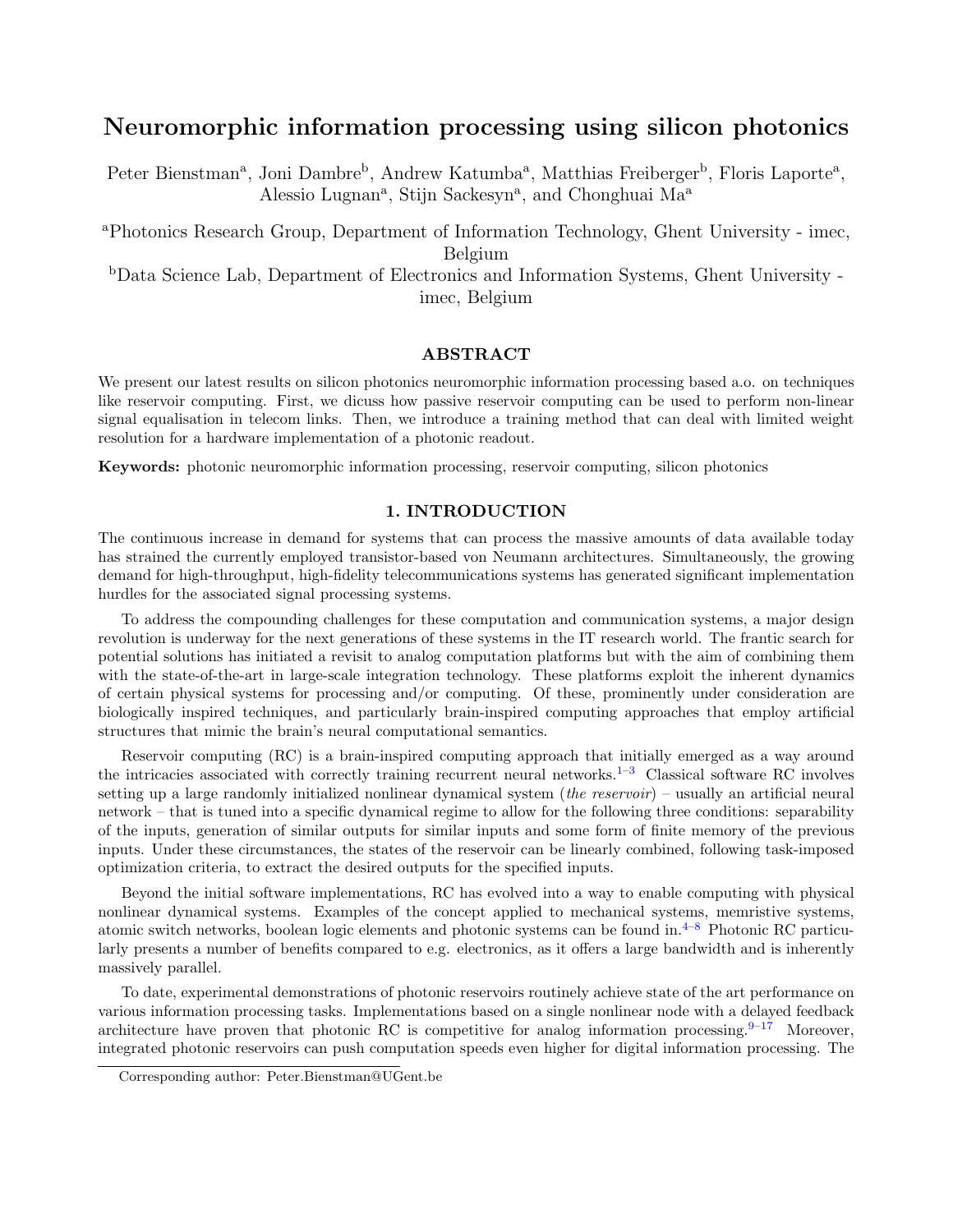

<span id="page-1-0"></span>Figure 1: Schematic representation of the simulation setup to generate data for the signal equalization task. The input pseudo-random bit sequence (PRBS) signal is modulated onto a laser signal, transmitted over a fiber link, amplified and filtered, after which the field of the optical signal is saved to file to be used as input to the photonic reservoir simulation model. OBPF - Optical band pass filter.

performance of integrated photonic reservoirs has been studied numerically for networks of ring resonators,  $18-22$  $18-22$ networks of SOAs,<sup>[7](#page-5-7)</sup> and experimentally with networks of delay lines and splitters in.<sup>[23](#page-6-1)</sup> Integrated photonic reservoirs are particularly compelling, especially when implemented in the CMOS platform as they can take advantage of its associated benefits for technology reuse and mass production.

A recent development in the design of RC systems is the realization that for certain tasks that are not strongly nonlinear, it is possible to achieve state-of-the-art performance using a completely passive linear network, i.e., one without amplification or nonlinear elements. The required nonlinearity is introduced at the readout point, typically with a photodetector.<sup>[23](#page-6-1)</sup> The work discussed in this paper is also based on this architecture. Aside from the integrated implementation introduced in,<sup>[23](#page-6-1)</sup> the passive architecture has been adapted to the single node with delayed feedback architecture in form of a coherently driven passive cavity.<sup>[9](#page-5-4)</sup>

The rest of this paper is organised as follows. First, we dicuss how passive reservoir computing can be used to perform non-linear signal equalisation in telecom links. Then, we introduce a training method that can deal with limited weight resolution for a hardware implementation of a photonic readout.

# 2. PASSIVE INTEGRATED PHOTONIC RESERVOIR COMPUTING FOR NON-LINEAR DISPERSION COMPENSATION

In this section, we investigate the performance of the PhRC equalizer on unrepeated fiber optic communications links in the metro regime for fiber lengths ranging from 100km to 250km for a 10 Gb/s NRZ OOK link. The setup is shown as in Figure [1.](#page-1-0) Unless stated otherwise, in this section we assumed a launch power of 5 mW (after the modulator). The amplifier, with a noise figure (NF) of 4.0 is set to entirely undo the link attenuation and the filter gets rid of out-of-band noise and is a 3<sup>rd</sup> order Bessel filter with bandwidth 4 times the data rate. Note that this data rate is chosen here to keep it compatible with the measurement capability in our characterization lab but the same procedure can be followed for higher speed links.

We investigate the performance of this reservoir design for equalization for links running at different data rates. The results, given in Figure [2,](#page-2-0) show that for link lengths less than 200 km in length, the PhRC equalizer can operate at data rates higher than the design data rate of 10 Gb/s. For example for the 100km link, we get error rates below the FEC limit for data rates close to 20 Gb/s. This result gives a measure of robustness of this particular PhRC equalizer. When designing equalizers for links with higher bit rates, the analysis would need to be repeated to find the best operating parameters (most notably the interconnection delay) for the equalizer.

We also compare the performance of the PhRC equalizer for a link with the launch power changed to 15 mW (from the 5 mW of the previous simulations) to an FIR FFE filter trained on the same amount of data. An adaptive FFE filter with 31 taps is used (The filter goes over the training data four times to allow for convergence). The results are shown in Figure [3.](#page-2-1) The PhRC equalizer outperforms the FFE equalizer with BERs over 5 orders of magnitude lower at, for example, 150 km and an order or two of magnitude lower at 200 km. The difference in performance originates in the fact that the PhRC equalizer is a nonlinear compensation device; it takes advantage of the nonlinear transformation in the reservoir to better model the distortion and outstrip the performance of the FFE filter. In Figure [3](#page-2-1) we also plot the cases with and without the fiber nonlinearity. We observe that at the distances under consideration, the fiber nonlinearities are not yet deleterious. We do however observe that the reservoir is able to make use of its nonlinear nature to outperform the FFE equalizer for these links.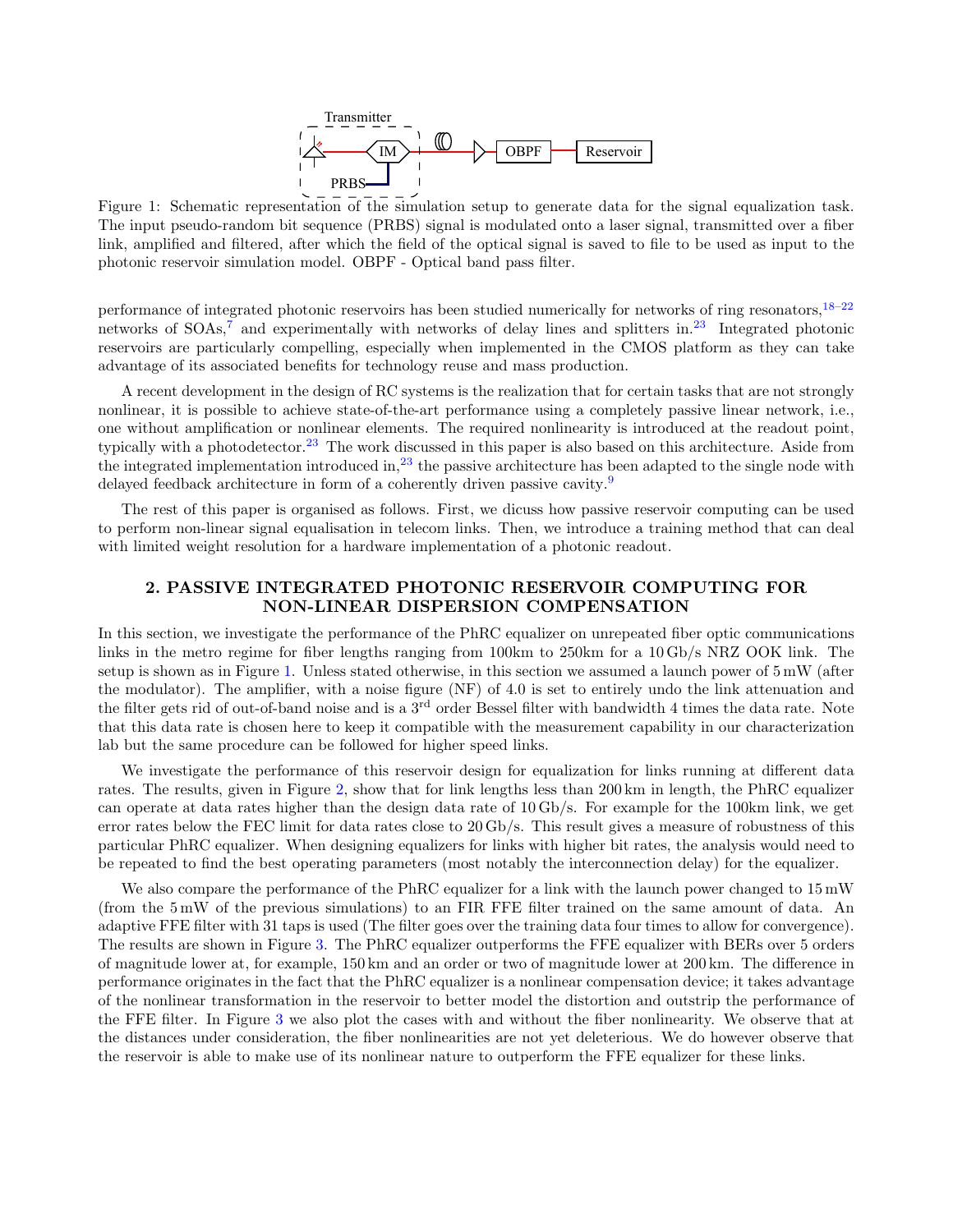<span id="page-2-0"></span>

Figure 2: Error rate vs data rate for a reservoir with interconnection delay time equal to half the bit duration and latency 1 bit. A Hard Decision Forward Error Correction limit (HD-FEC limit) of  $0.2 \times 10^{-2}$  is also shown (dashed blue line). Error free operation is possible for all error rate values below this limit.

<span id="page-2-1"></span>

Figure 3: BER of the PhRC equalizer as compared to that of an FIR Feed Forward Equalizer (FFE) trained on the same amount of data for different fiber lengths. The launch power is set to 15 mW. NL ON- nonlinear propagation. NL OFF - nonlinear propagation is deactivated (Nonlinear Index of the fiber is set to 0).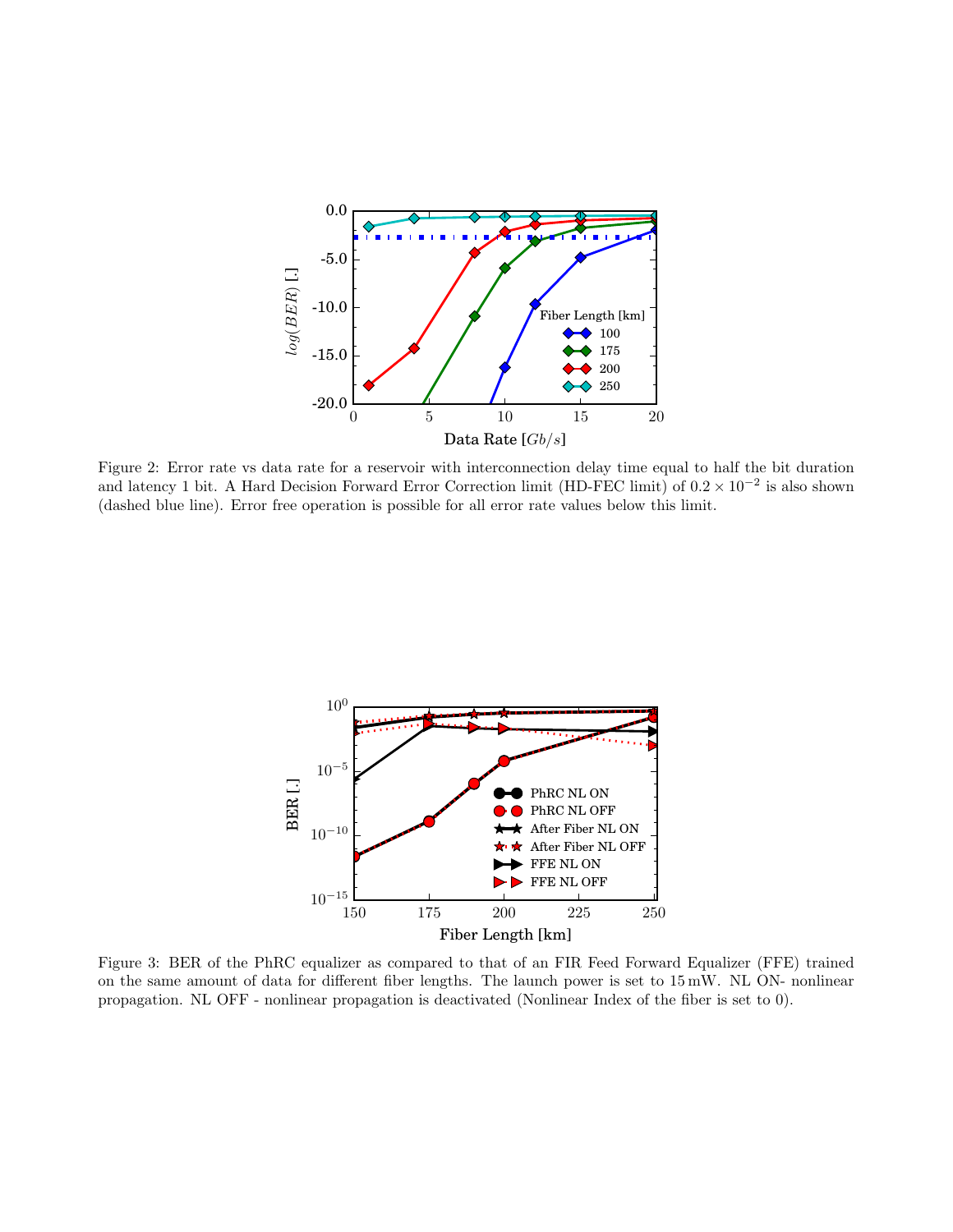#### 3. ADDRESSING LIMITED WEIGHT RESOLUTION

When implementing a readout system in the optical domain, e.g. using optical elements to implement a weighted sum of the reservoir states, one problem is that, depending on the technology, the resolution of the optical weights could be much lower compared to applying weights in the electrical domain, which can easily reach 16 bit. In this paper, we will consider as an example an implementation of optical weights in Barium Titanate  $(BTO)$ ,  $^{24}$  $^{24}$  $^{24}$ which has the critical advantage of being non-volatile, consuming nearly zero power while weighing the signal. The big drawback is that the resolution of the refraction index change limits the resolution to around 10 to 30 levels, coupled with some inevitable noise due to drifting of the elements.

To cope with this issue, we present an explorative quantization weight selection, inspired by methods that have been used in deep learning quantization. Typically, after a full-precision model has been trained, a subset of weights is identified to be either pruned<sup>[25](#page-6-3)</sup> or kept fixed.<sup>[26](#page-6-4)</sup> The other weights are then retrained in full precision and requantized. If necessary, this step can be repeated in an iterative fashion, retraining progressively smaller subsets of the weights in order to find the most optimal and stable solution.

A crucial part of these methods is selecting a subset of weights to be left fixed or to be pruned. Random selection of weights is not a good idea, because there is a high probability of eliminating 'good' weights that convey important information.[25](#page-6-3)[26](#page-6-4) tackle this problem by choosing the weights with the smallest absolute value.

This is reasonable in deep learning models, since the millions of weights can provide enough tolerance when it comes to accidentally selecting the 'wrong' weights. However, in the readout systems we are investigating here, we have much fewer weights and a much more limited resolution with severe noise. In this case, the absolute value will not provide enough information, as a combination of many small weights could be important in fine-tuning the performance of the network. This will lead to a risk of a huge accuracy loss when specific 'wrong' connections (that are more sensitive to perturbations) are chosen to be retrained.

Instead, we adapt a different (albeit more time-consuming) approach, where after quantization, we compare several different random partitions between weights that will be kept fixed and weights that will be retrained (in full precision) and requantized. By comparing the task performance for these different partitions, we are able to pick the best one.

To get the best results, we conduct the procedure above in an iterative way. With each iteration, the ratio of fixed weights increases, starting from an initial value of 0.5. In each iteration step, we evaluate 20 different random weight partitions. We typically perform 4 iterations, each time increasing the ratio of fixed weights by a factor of two.

To illustrate this, we chose 4-bit delayed XOR (i.e. calculating the XOR of the current bit and 4 bits ago). Figure [4](#page-4-0) presents the performance of our quantization retraining method on low-precision weights (8, 16, 32 levels) at different noise levels. From the blue curve, it can be seen that 4-bit delayed XOR is indeed a harder task to tackle since even with full precision, the BER increases significantly with a small amount of noise. Moreover, the task is also very sensitive to low precision weights, as shown from the naive quantization weights (orange curves), at the 8 levels resolution, the tasks is unsolvable even without any noise involved. In the meantime, we also observe that our explorative retrained weights are capable of providing very close performance to full resolution weights, except for 8 levels resolution, where due to the extra nonlinearity requirement of the task, retrained weights find themselves hard to follow. But still, naive direct quantized weights are severely outperformed by our explorative retraining method at the overall spectrum of the different noise levels.

#### 4. CONCLUSIONS

We have described how passive photonic reservoir computing can be used to perform non-linear dispersion compensation in metro links. We have also shown how a special training scheme can be used to deal with the fact that the weight resolution in an optical readouts scheme can be limited.

#### Acknowledgments

This research was funded by the EU Horizon 2020 PHRESCO Grant (Grant No 688579), the EU Horizon 2020 Fun-COMP Grant (Grant No. 780848) and the Research Foundation Flanders (FWO) (Grant No G024715N).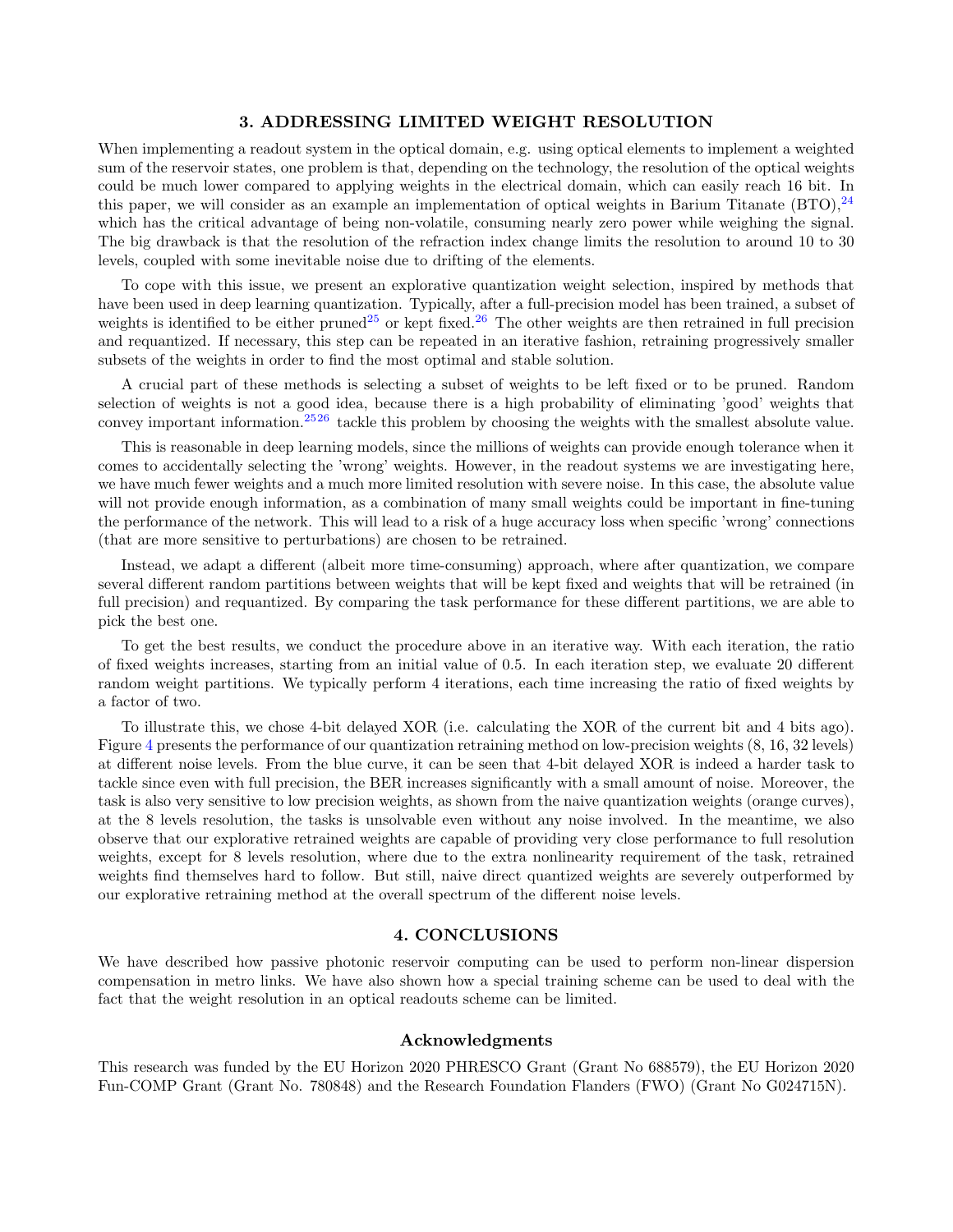<span id="page-4-0"></span>

Figure 4: Performance comparison of three different weighting resolutions, 8 levels (top), 16 levels (middle), 32 levels (bottom) for the 4-bit delayed XOR task vs different noise levels. The blue curve represents the performance of full-resolution weights; the orange curve represents naive quantization weights; the green curve for explorative retrained quantization weights.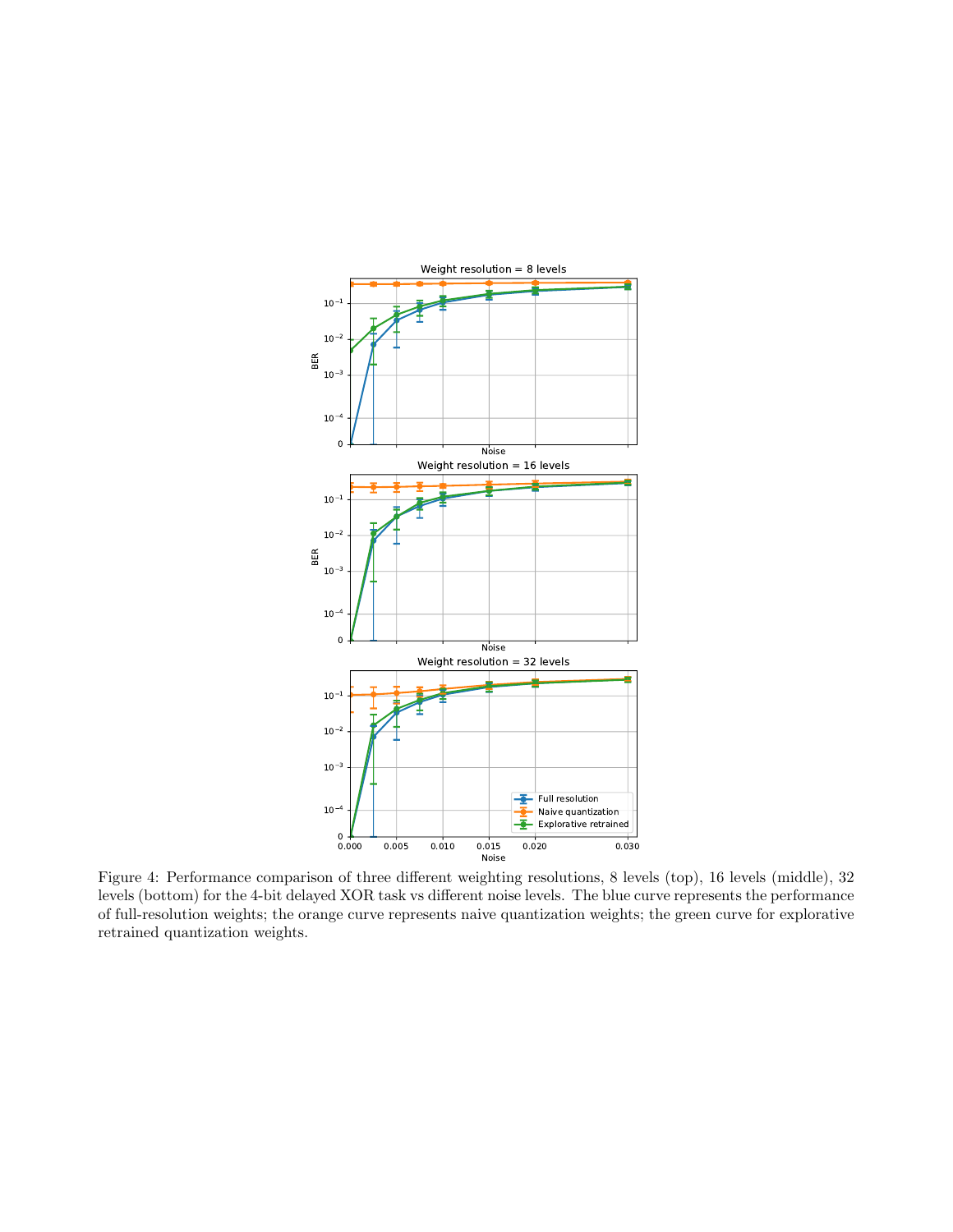## REFERENCES

- <span id="page-5-0"></span>[1] Maass, W., Natschläger, T., and Markram, H., "Real-time computing without stable states: A new framework for neural computation based on perturbations," Neural computation 2560, 2531–2560 (2002).
- [2] Jaeger, H. and Haas, H., "Harnessing nonlinearity: predicting chaotic systems and saving energy in wireless communication.," Science (New York, N.Y.) 304, 78–80 (2004).
- <span id="page-5-1"></span>[3] Verstraeten, D., Schrauwen, B., D'Haene, M., and Stroobandt, D., "An experimental unification of reservoir computing methods," Neural Networks 20, 391–403 (4 2007).
- <span id="page-5-2"></span>[4] Hauser, H., Ijspeert, A., Füchslin, R., Pfeifer, R., and Maass, W., "Towards a theoretical foundation for morphological computation with compliant bodies," *Biological Cybernetics* 105, 355–370 (12 2011).
- [5] Sillin, H. O., Aguilera, R., Shieh, H.-H., Avizienis, A. V., Aono, M., Stieg, A. Z., and Gimzewski, J. K., "A theoretical and experimental study of neuromorphic atomic switch networks for reservoir computing.," Nanotechnology 24, 384004 (2013).
- [6] Kulkarni, M. S. and Teuscher, C., "Memristor-based reservoir computing," in [Proceedings of the 2012 IEEE/ACM International Symposium on Nanoscale Architectures - NANOARCH '12], 226–232, ACM Press, New York, New York, USA (2012).
- <span id="page-5-7"></span>[7] Vandoorne, K., Photonic reservoir computing with a network of coupled semiconductor optical amplifiers, PhD thesis (2011).
- <span id="page-5-3"></span>[8] Paquot, Y., Duport, F., Smerieri, A., Dambre, J., Schrauwen, B., Haelterman, M., and Massar, S., "Optoelectronic Reservoir Computing," Scientific Reports 2, 287 (2 2012).
- <span id="page-5-4"></span>[9] Vinckier, Q., Duport, F., Smerieri, A., Vandoorne, K., Bienstman, P., Haelterman, M., and Massar, S., "High-performance photonic reservoir computer based on a coherently driven passive cavity," Optica  $2(5)$ , 438–446 (2015).
- [10] Brunner, D., Soriano, M. C., Mirasso, C. R., and Fischer, I., "Parallel photonic information processing at gigabyte per second data rates using transient states.," Nature communications 4, 1364 (1 2013).
- [11] Appeltant, L., Soriano, M. C., Van der Sande, G., Danckaert, J., Massar, S., Dambre, J., Schrauwen, B., Mirasso, C. R., and Fischer, I., "Information processing using a single dynamical node as complex system.," Nature communications 2, 468 (9 2011).
- [12] Larger, L., Soriano, M. C., Brunner, D., Appeltant, L., Gutierrez, J. M., Pesquera, L., Mirasso, C. R., and Fischer, I., "Photonic information processing beyond Turing: an optoelectronic implementation of reservoir computing," Optics Express 20, 3241 (1 2012).
- [13] Duport, F., Schneider, B., Smerieri, A., Haelterman, M., and Massar, S., "All-optical reservoir computing," Optics Express 20, 22783 (9 2012).
- [14] Dejonckheere, A., Duport, F., Smerieri, A., Fang, L., Oudar, J.-L., Haelterman, M., and Massar, S., "Alloptical reservoir computer based on saturation of absorption," Optics Express 22, 10868 (5 2014).
- [15] Soriano, M. C., Ortín, S., Brunner, D., Larger, L., Mirasso, C. R., Fischer, I., and Pesquera, L., "Optoelectronic reservoir computing: tackling noise-induced performance degradation," Optics Express 21, 12 (1) 2013).
- [16] Nguimdo, R. M., Verschaffelt, G., Danckaert, J., and Van der Sande, G., "Fast photonic information processing using semiconductor lasers with delayed optical feedback: Role of phase dynamics," Optics Express 22, 8672 (4 2014).
- <span id="page-5-5"></span>[17] Hicke, K., Escalona-Morán, M., Brunner, D., Soriano, M. C., Fischer, I., and Mirasso, C. R., "Information Processing Using Transient Dynamics of Semiconductor Lasers Subject to Delayed Feedback," IEEE Journal of Selected Topics in Quantum Electronics 19, 1501610–1501610 (7 2013).
- <span id="page-5-6"></span>[18] Vandoorne, K., Dambre, J., Verstraeten, D., Schrauwen, B., and Bienstman, P., "Parallel reservoir computing using optical amplifiers.," IEEE transactions on neural networks 22, 1469–81 (9 2011).
- [19] Mesaritakis, C., Papataxiarhis, V., and Syvridis, D., "Micro ring resonators as building blocks for an alloptical high-speed reservoir-computing bit-pattern-recognition system," JOSA B (October) (2013).
- [20] Fiers, M. A. A., Van Vaerenbergh, T., Wyffels, F., Verstraeten, D., Schrauwen, B., Dambre, J., and Bienstman, P., "Nanophotonic reservoir computing with photonic crystal cavities to generate periodic patterns," IEEE Transactions on Neural Networks and Learning Systems 25(2), 344–355 (2014).